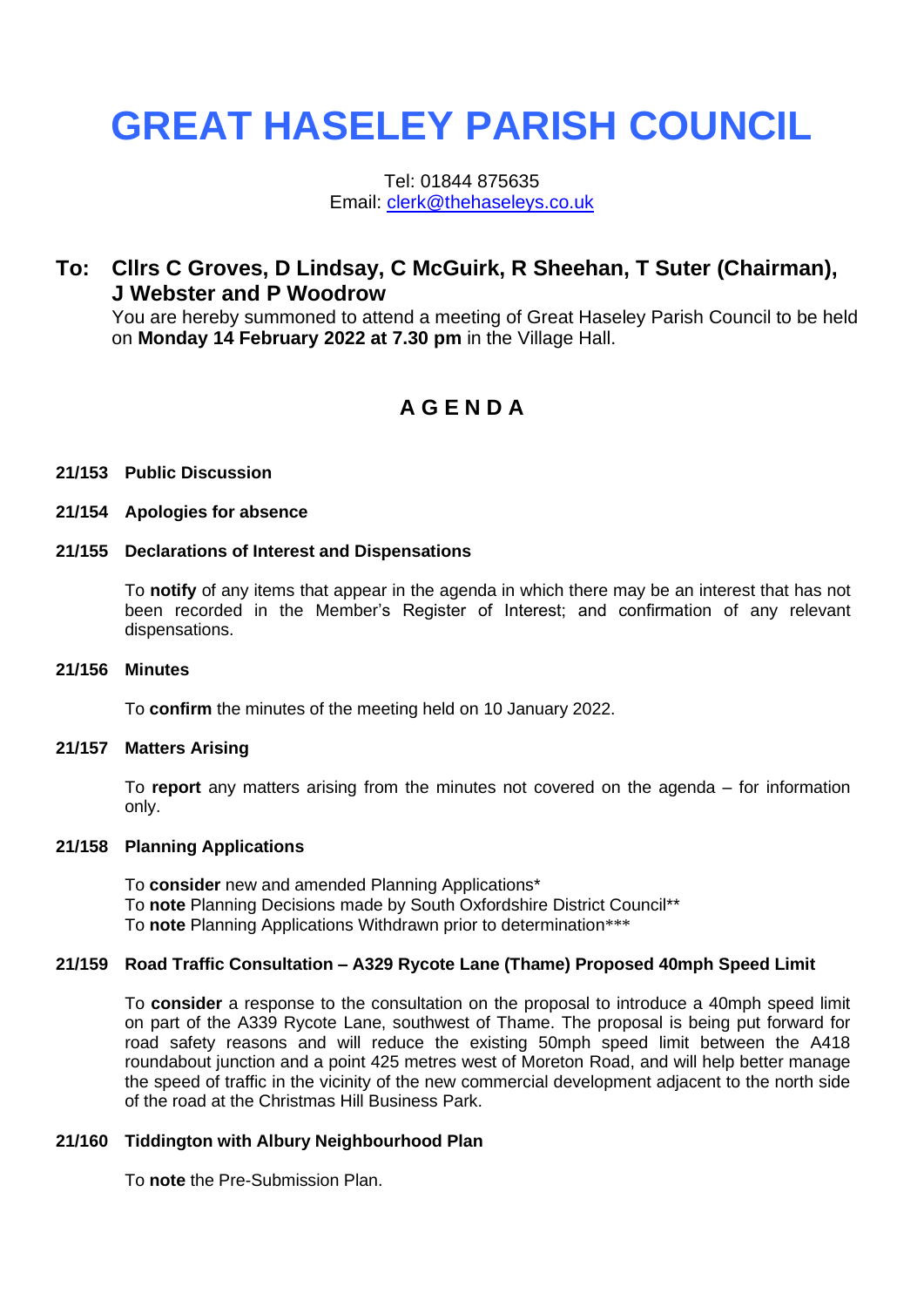#### **21/161 Financial Report**

To **receive** a report from the Responsible Financial Officer.

#### **21/162 Payments**

To **approve** the following cheques: £264.00 OALC, £70.00 Oxfordshire South & Vale Citizens Advice, £52.00 Shield Maintenance Ltd, £100 The Maple Tree.

#### **21/163 Internal Audit**

To **agree** the appointment of the Internal Auditor for 2021-22.

#### **21/164 Oxfordshire County Council - Local Transport and Connectivity Plan (LTCP)**

To **note** the consultation on the LTCP is open and will close on 16 March 2022.

To **consider** a response to the consultation.

## **21/165 Faster Broadband**

To **note** Oxfordshire County Council (OCC) have confirmed the Village Hall has been identified as suitable for inclusion within the scope of their Public Service Hubs project work and build in the area is scheduled to start towards the end of 2022 through to completion in September 2023.

OCC is funding the capital costs to deploy full fibre gigabit capable broadband infrastructure to a range of eligible public service buildings across the county, as part of this arrangement for Community and Village Halls, OCC will also be funding the first 12 months of the gigabit capable service for Great Haseley Village Hall.

#### **21/166 Environmental Strategy**

To **consider** the draft Environmental Strategy.

#### **21/167 Millennium Wood**

To **consider** the proposed management plan.

#### **21/168 Her Majesty the Queen's Platinum Jubilee**

To **receive** an update on plans to celebrate Her Majesty the Queen's Platinum Jubilee.

To **approve** a financial contribution towards the cost of the celebration.

## **21/169 Allotments**

To **review** and **agree** the Allotment Rules and Tenancy Agreement for 2021.

#### **21/170 Councillor Responsibilities**

To **consider** a proposal that the village be divided into seven areas with a councillor representative appointed for each area.

#### **21/171 Reports from Committees / County and District Councillors**

To **receive** reports from District Councillor C Newton and County Councillor F van Mierlo.

To **receive** reports from Committees on: Allotments, Communication, Environment, Footpaths, Millennium Wood, Miss Cross Field, Playing Fields, Village Hall.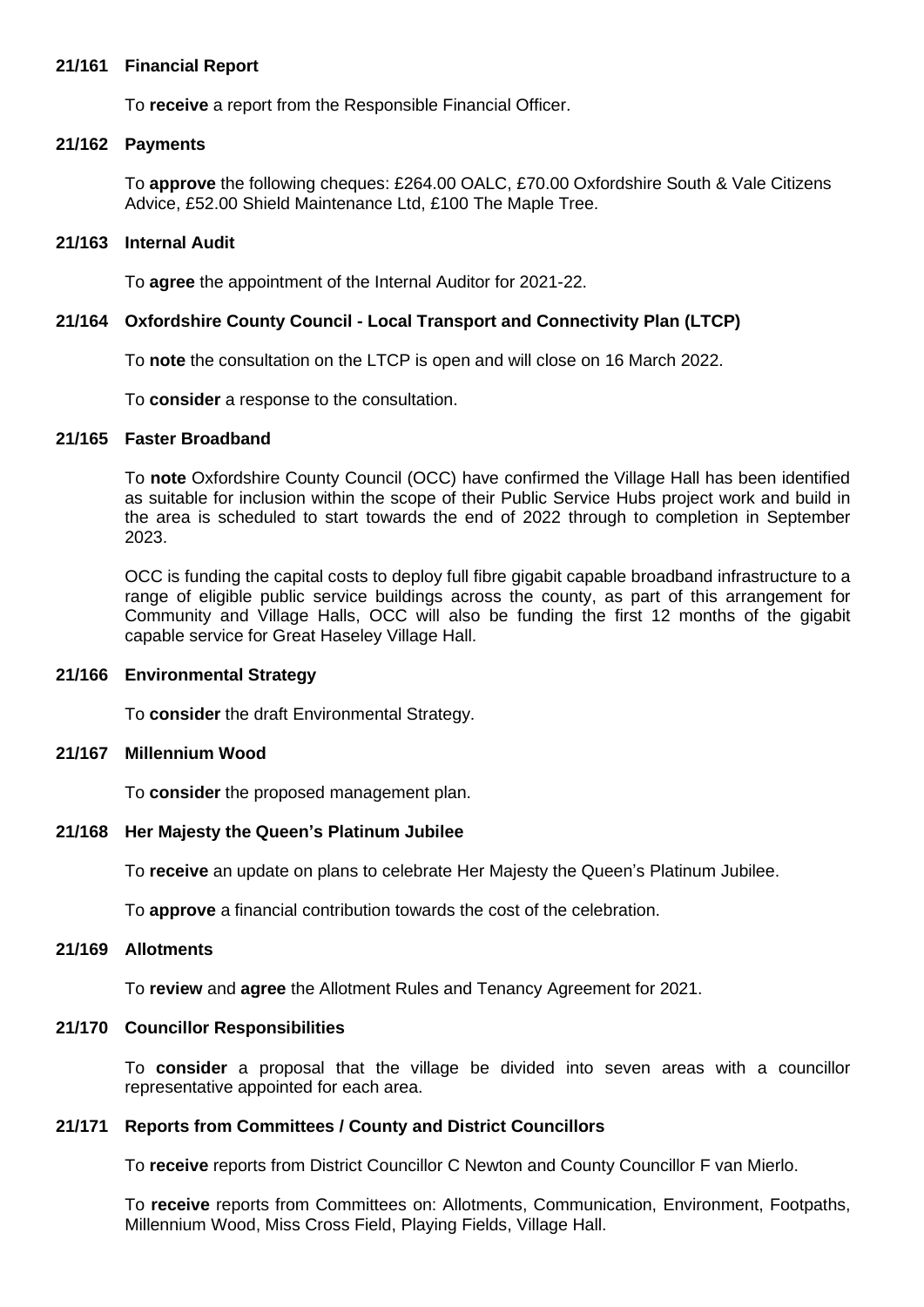## **21/172 Correspondence**

To **distribute** correspondence received.

## **21/173 Information Exchange**

To **receive** any items a Parish Councillor may wish to raise and where necessary include items raised on the next agenda for discussion.

## **21/174 Date of Next Meeting**

To **confirm** the next meeting will be held on 14 March 2022 in the Village Hall, commencing at 7.30pm.

> **Andrea Oughton Parish Clerk 8 February 2022**

## **\*Planning Applications:**

## **P22/S0139/LB - [Church Farm House,](https://data.southoxon.gov.uk/ccm/support/Main.jsp?MODULE=ApplicationDetails&REF=P22/S0139/LB) Rectory Road**

Proposed conversion of an outbuilding to home office and storage use.

## **P22/S0138/HH - [Church Farm House,](https://data.southoxon.gov.uk/ccm/support/Main.jsp?MODULE=ApplicationDetails&REF=P22/S0138/HH) Rectory Road**

Proposed conversion of an outbuilding to home office and storage use.

## **P22/S0214/O - [Between Lower Farm Barn & No.1 Windmill Meadow,](https://data.southoxon.gov.uk/ccm/support/Main.jsp?MODULE=ApplicationDetails&REF=P22/S0214/O) Winsey View Farm (part of field at), [Rectory Road](https://data.southoxon.gov.uk/ccm/support/Main.jsp?MODULE=ApplicationDetails&REF=P22/S0214/O)**

Two dwellings with new shared access. Close existing field access, provide new access to field and Lower Farm Barn with parking/turning for that dwelling, and garden/landscaping.

## **P22/S0253/HH - [Latchford House,](https://data.southoxon.gov.uk/ccm/support/Main.jsp?MODULE=ApplicationDetails&REF=P22/S0253/HH) Latchford Lane**

Demolition of existing outbuilding & detached garage & erection of single storey side & rear extensions. Front single storey bay window & erection of single storey detached garage & garden store. Alterations to existing dwelling to include the replacement of existing windows, removal of internal partitions, removal of existing stair & new internal stair.

## **P22/S0254/LB - [Latchford House, Latchford Lane](https://data.southoxon.gov.uk/ccm/support/Main.jsp?MODULE=ApplicationDetails&REF=P22/S0254/LB)**

Demolition of existing outbuilding & detached garage & erection of single storey side & rear extensions. Front single storey bay window & erection of single storey detached garage & garden store. Alterations to existing dwelling to include the replacement of existing windows, removal of internal partitions, removal of existing stair & new internal stair.

To note the following applications:

## **P22/S0076/DIS – Chiltern View, London Road, Milton Common**

Discharge of conditions 8 (surface water drainage), 9 (foul water drainage) & 10 (Tree Protection) in application P21/S0059/FUL. New residential dwelling and garden store.

## **P21/S1632/RM - Land North of Rycote Lane, Thame**

Amendment No. 8 - As amplified by plan received 6 December 2021

## **P22/S0314/DIS - 9-12 Rycote Lane Farm, Rycote Lane, Milton Common**

Discharge of condition 10 - External Lighting Scheme on application reference P20/S1775/FUL (Alternative scheme to that approved under application ref P18/S2368/FUL for relocation of business use from Lobbersdown Farm to Rycote Lane Farm. Erection of new buildings at Rycote Lane Farm for business use (B1c, B2 or mixed business use depot/yard type use) with new access from existing industrial area with parking and grounds and landscaping. Improvements to entrance to Rycote Lane Farm. Consequent reconfiguration of existing Farol open storage.)